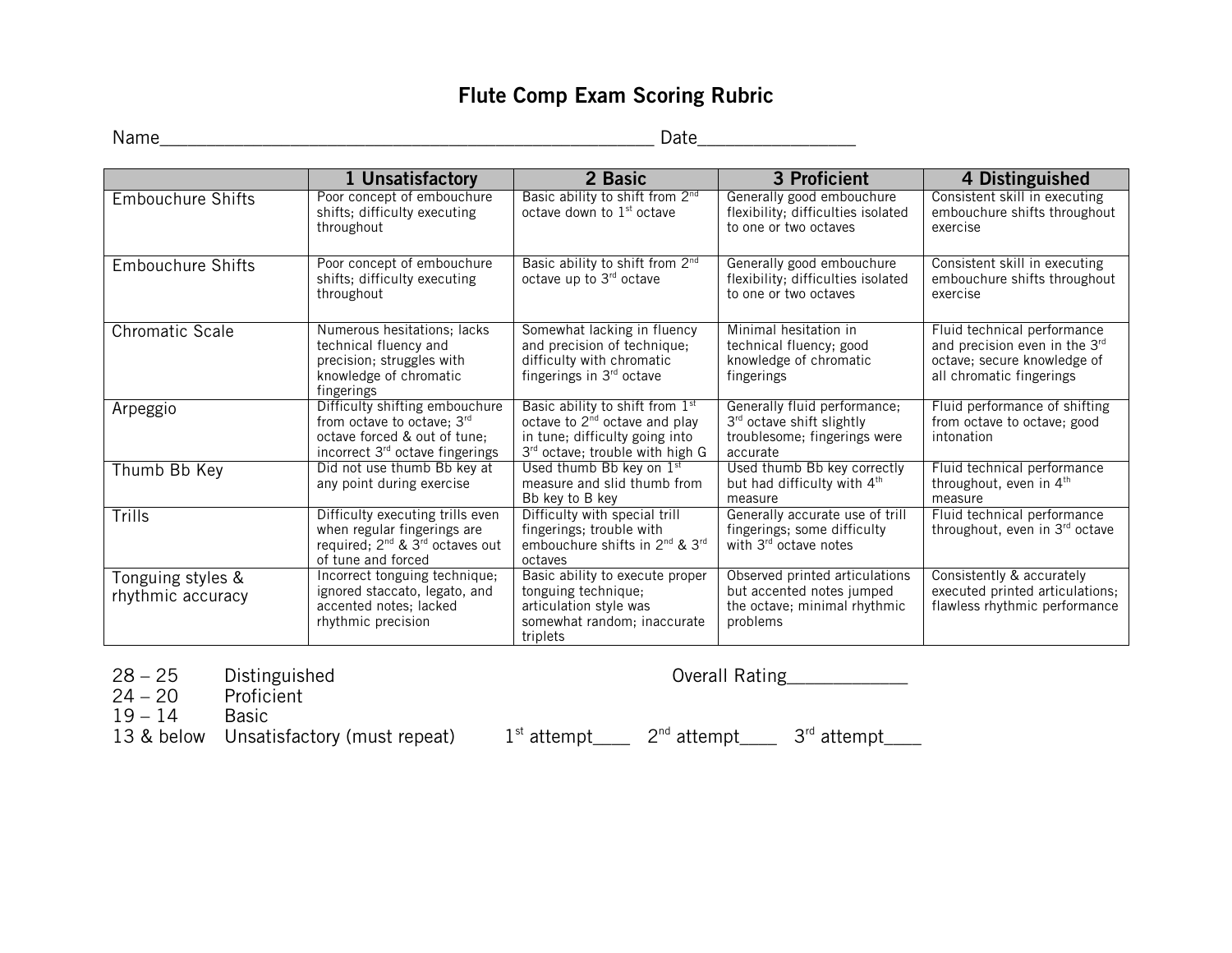### **Clarinet Comp Exam Scoring Rubric**

Name\_\_\_\_\_\_\_\_\_\_\_\_\_\_\_\_\_\_\_\_\_\_\_\_\_\_\_\_\_\_\_\_\_\_\_\_\_\_\_\_\_\_\_\_\_\_\_\_\_\_\_\_\_ Date\_\_\_\_\_\_\_\_\_\_\_\_\_\_\_\_\_

|                                        | 1 Unsatisfactory                                                                                                                                                                           | 2 Basic                                                                                                                                                                                             | 3 Proficient                                                                                                                                                                                              | 4 Distinguished                                                                                                                             |
|----------------------------------------|--------------------------------------------------------------------------------------------------------------------------------------------------------------------------------------------|-----------------------------------------------------------------------------------------------------------------------------------------------------------------------------------------------------|-----------------------------------------------------------------------------------------------------------------------------------------------------------------------------------------------------------|---------------------------------------------------------------------------------------------------------------------------------------------|
| Two octave G Scale                     | Difficulty starting in the<br>clarion register; missed F#;<br>poor tone quality & intonation<br>going into the chalumeau<br>register                                                       | Average performance of good<br>tone & intonation in clarion;<br>went flat going down to low G;<br>missed one F#                                                                                     | Accurately played the scale;<br>tone quality on clarion G<br>rather shrill; good job<br>maintaining pitch going to low<br>G                                                                               | Good performance of the two<br>octave scale; good tone quality<br>& intonation consistent<br>throughout                                     |
| Register Changes                       | Difficulty in 1 <sup>st</sup> line from<br>chalumeau to clarion;<br>difficulty with chromatic<br>fingerings; not able to produce<br>altissimo notes; does not know<br>altissimo fingerings | Basic ability to play from<br>chalumeau to clarion<br>accurately with good tone;<br>fingering problems in<br>altissimo; incorrect<br>embouchure & air stream<br>strength; some intonation<br>issues | Accurately played from<br>chalumeau to clarion & clarion<br>to altissimo; difficulty venting<br>altissimo notes; good tone &<br>intonation in clarion; some<br>tone & intonation problems in<br>altissimo | Accurate performance<br>throughout; good command of<br>all fingerings; accurate use of<br>altissimo vent; good tone<br>quality & intonation |
| Tonguing styles &<br>rhythmic accuracy | Incorrect tonguing technique;<br>ignored staccato, legato, and<br>accented notes; lacked<br>rhythmic precision                                                                             | Basic ability to execute proper<br>tonguing technique;<br>articulation style was<br>somewhat random; inaccurate<br>triplets                                                                         | Observed printed articulations<br>but accented notes jumped<br>the octave; minimal rhythmic<br>problems                                                                                                   | Consistently & accurately<br>executed printed articulations;<br>flawless rhythmic performance                                               |
| Gb & Bb Alternate<br><b>Fingerings</b> | Inaccurate use of alternate Gb<br>& Bb fingerings; tone<br>production lacks proper breath<br>support & embouchure<br>strength                                                              | Limited use of correct<br>alternate fingerings for Gb &<br>Bb; good tone production<br>limited to first 4 measures                                                                                  | Generally good use of correct<br>alternate fingerings; technical<br>problems limited to one or two<br>spots; good tone production<br>throughout                                                           | Fluid performance of the<br>exercise; very knowledgeable<br>of alternate fingerings                                                         |
| <b>Alternating Little Fingers</b>      | Incorrect use of little finger<br>keys; student did not use left<br>& right keys correctly; ignored<br>the organ fingering; difficulty<br>with low Eb                                      | Correctly used left C & right<br>Db; missed organ fingering;<br>played B on left instead of<br>right; slid from C to Eb; no<br>trouble with low Eb                                                  | Correctly played left C & right<br>Db & right B; missed organ<br>fingering; no trouble with low<br>Eb                                                                                                     | Correctly executed all<br>alternated fingerings including<br>the organ fingering in the 2 <sup>nd</sup><br>measure                          |
| <b>Chromatic Scale</b>                 | Numerous hesitations; lacks<br>technical fluency and<br>precision; struggles with<br>knowledge of chromatic<br>fingerings; difficulty playing<br>over the break                            | Somewhat lacking in fluency<br>and precision of technique;<br>some difficulty with special<br>chromatic fingerings &<br>alternating little finger keys;<br>some difficulty over break               | Generally fluid performance;<br>chromatic fingerings were<br>slightly troublesome; good job<br>playing over the break                                                                                     | Fluid performance of 2 octave<br>chromatic scale; good tone<br>production & intonation from<br>register to register                         |

24 – 21 Distinguished Overall Rating<br>20 – 16 Proficient

 $20 - 16$  Profic<br> $15 - 10$  Basic

 $15 - 10$ 

9 & below Unsatisfactory (must repeat)  $1<sup>st</sup>$  attempt\_\_\_  $2<sup>nd</sup>$  attempt\_\_\_  $3<sup>rd</sup>$  attempt\_\_\_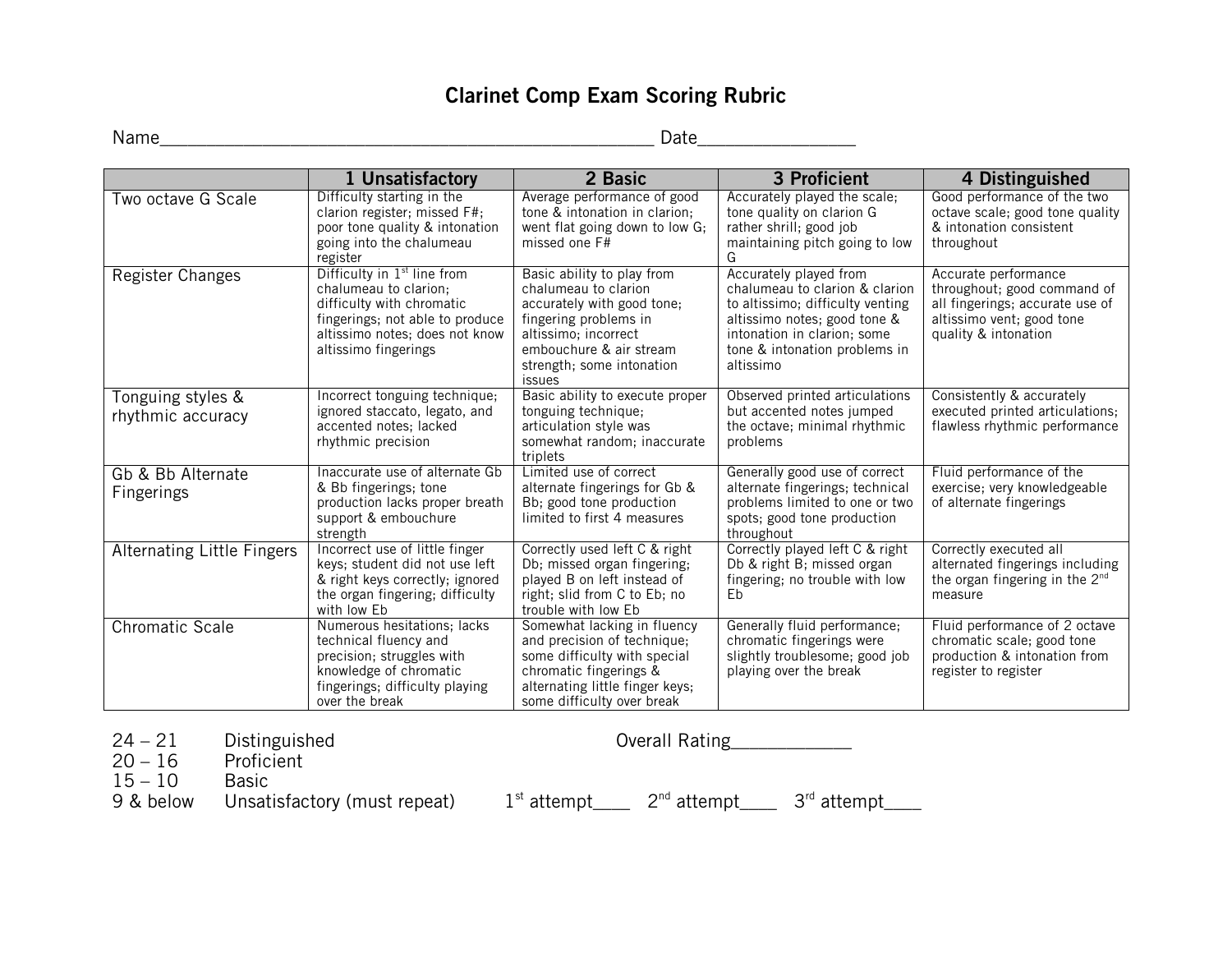# **Oboe Comp Exam Scoring Rubric**

Name\_\_\_\_\_\_\_\_\_\_\_\_\_\_\_\_\_\_\_\_\_\_\_\_\_\_\_\_\_\_\_\_\_\_\_\_\_\_\_\_\_\_\_\_\_\_\_\_\_\_\_\_\_ Date\_\_\_\_\_\_\_\_\_\_\_\_\_\_\_\_\_

|                                        | 1 Unsatisfactory                                                                                                                                        | 2 Basic                                                                                                                                                                                   | 3 Proficient                                                                                                                                                                           | 4 Distinguished                                                                                                                                             |
|----------------------------------------|---------------------------------------------------------------------------------------------------------------------------------------------------------|-------------------------------------------------------------------------------------------------------------------------------------------------------------------------------------------|----------------------------------------------------------------------------------------------------------------------------------------------------------------------------------------|-------------------------------------------------------------------------------------------------------------------------------------------------------------|
| Regular & Alternate<br>Fingerings      | Incorrect use of F fingerings;<br>and $\frac{1}{2}$ hole; faulty<br>articulation; poor concept of<br>correct tone production &<br>intonation; missed B4 | Basic ability to use correct<br>fingerings; basic tone<br>production & intonation<br>limited to lower part of staff;<br>faulty articulation                                               | Generally good control of<br>fingering technique, correct<br>notes & articulations; good<br>concept of tone production &<br>intonation                                                 | Flawless finger technique and<br>articulation; excellent breath<br>support resulted in lovely tone<br>quality and good intonation                           |
| <b>Chromatic Scale</b>                 | Numerous hesitations; lacks<br>technical fluency and<br>precision; struggles with<br>knowledge of chromatic<br>fingerings                               | Somewhat lacking in fluency<br>and precision of technique;<br>difficulty with chromatic<br>fingerings; trouble with $\frac{1}{2}$<br>hole and octave keys                                 | Generally fluid performance;<br>octave fingerings were slightly<br>troublesome; other fingerings<br>were accurate                                                                      | Fluid performance of<br>chromatic fingerings and<br>octave key use; good<br>intonation                                                                      |
| Tonguing styles &<br>rhythmic accuracy | Incorrect tonguing technique;<br>ignored staccato, legato, and<br>accented notes; lacked<br>rhythmic precision                                          | Basic ability to execute proper<br>tonguing technique;<br>articulation style was<br>somewhat random; inaccurate<br>triplets                                                               | Observed printed articulations<br>but accented notes jumped<br>the octave; minimal rhythmic<br>problems                                                                                | Consistently & accurately<br>executed printed articulations;<br>flawless rhythmic performance                                                               |
| <b>Octave Slurs</b>                    | Poor concept of embouchure<br>& breath support<br>requirements; octaves were<br>short/flat; problems with<br>octave keys                                | Basic concept of embouchure<br>requirements and ability to<br>play octaves in tune; some<br>trouble with octave key use                                                                   | Generally good embouchure<br>adjustments; difficulties<br>isolated to one or two spots;<br>some problems with back &<br>side octave keys                                               | Consistent skill in octaves in<br>tune and with good tone<br>quality and breath support<br>throughout exercise; excellent<br>finger technique               |
| Swanee River                           | Incorrect tonguing technique;<br>trouble playing in tune<br>throughout; incorrect use of $\frac{1}{2}$<br>hole & octave keys; rhythmic<br>errors        | Basic ability to play with<br>proper articulation; basic<br>concept of good intonation;<br>some difficulties with 1/2 hole<br>& octave keys; rhythmic<br>problem isolated to $16th$ notes | Good observation of<br>articulations; $2nd$ octave notes<br>generally in tune; clean<br>articulation on 16 <sup>th</sup> notes;<br>good control of $\frac{1}{2}$ hole &<br>octave keys | Excellent performance of the<br>exercise throughout;<br>articulation of 16 <sup>th</sup> notes clean<br>and light; very good tone<br>quality and intonation |

20 – 18 Disting<br>17 – 13 Profic<br>12 – 7 Basic

 $12 - 7$ 

Distinguished **Distinguished** Overall Rating **2006** 

6 & below Unsatisfactory (must repeat)  $1^{st}$  attempt\_\_\_  $2^{nd}$  attempt\_\_\_  $3^{rd}$  attempt\_\_\_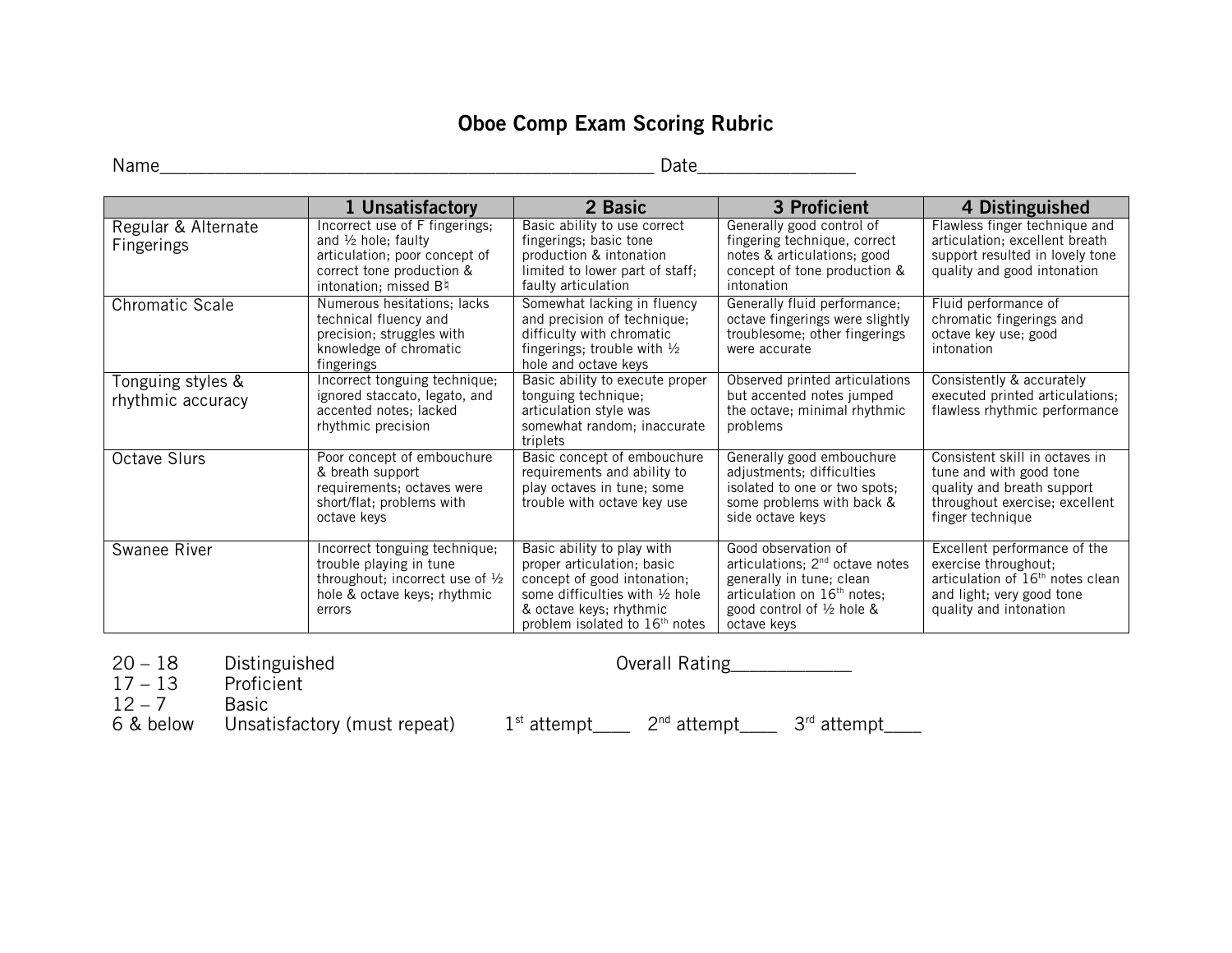# **Bassoon Comp Exam Scoring Rubric**

Name\_\_\_\_\_\_\_\_\_\_\_\_\_\_\_\_\_\_\_\_\_\_\_\_\_\_\_\_\_\_\_\_\_\_\_\_\_\_\_\_\_\_\_\_\_\_\_\_\_\_\_\_\_ Date\_\_\_\_\_\_\_\_\_\_\_\_\_\_\_\_\_

|                                                                 | 1 Unsatisfactory                                                                                                                                                                                       | 2 Basic                                                                                                                                                                                               | 3 Proficient                                                                                                                                       | 4 Distinguished                                                                                                                                 |
|-----------------------------------------------------------------|--------------------------------------------------------------------------------------------------------------------------------------------------------------------------------------------------------|-------------------------------------------------------------------------------------------------------------------------------------------------------------------------------------------------------|----------------------------------------------------------------------------------------------------------------------------------------------------|-------------------------------------------------------------------------------------------------------------------------------------------------|
| Two octave Bb Scale &<br>arpeggio                               | Difficulty going to low Bb; not<br>able to begin on low Bb; poor<br>tone production in 2 <sup>nd</sup> octave;<br>$\frac{1}{2}$ hole & whisper key<br>problems                                         | Basic ability to play down to &<br>starting on low Bb; lacking<br>control of finger technique;<br>some trouble with $\frac{1}{2}$ hole;<br>tone production issues appear<br>in 1 <sup>st</sup> octave | Minimal problems with finger<br>technique; minor difficulties<br>starting on low Bb; good tone<br>and intonation on throughout<br>range            | Good performance of the two<br>octave scale with arpeggio;<br>good tone quality & intonation<br>consistent throughout                           |
| Chromatic Scale &<br>alternate Bb key                           | Numerous hesitations; lacks<br>technical fluency and<br>precision; struggles with<br>knowledge of chromatic<br>fingerings; does not know $3rd$<br>octave fingerings                                    | Somewhat lacking in fluency<br>and precision of technique;<br>trouble using whisper key & $\frac{1}{2}$<br>hole; some difficulty with 3 <sup>rd</sup><br>octave fingerings                            | Minimal hesitation in<br>technical fluency; good<br>knowledge of chromatic<br>fingerings; a few problems<br>with 3 <sup>rd</sup> octave fingerings | Fluid technical performance<br>and precision even in the 3rd<br>octave; secure knowledge of<br>all chromatic fingerings                         |
| Octave Slurs                                                    | Poor concept of embouchure<br>& breath support<br>requirements; octaves were<br>short/flat; poor knowledge of<br>whisper key & $\frac{1}{2}$ hole use                                                  | Basic concept of embouchure<br>requirements and ability to<br>play octaves in tune; some<br>trouble with whisper key use                                                                              | Generally good embouchure<br>adjustments; difficulties<br>isolated to one or two spots;<br>some problems with 1/2 hole or<br>whisper key use       | Consistent skill in octaves in<br>tune and with good tone<br>quality and breath support<br>throughout exercise; excellent<br>finger technique   |
| Tonguing styles &<br>rhythmic accuracy; $1st$<br>octave C scale | Incorrect tonguing technique;<br>ignored staccato, legato, and<br>accented notes; lacked<br>rhythmic precision; trouble<br>with whisper key & $\frac{1}{2}$ hole;<br>poor low C & D tone<br>production | Basic ability to execute proper<br>tonguing technique;<br>articulation style was<br>somewhat random; inaccurate<br>triplets; low octave tone<br>production needs work                                 | Observed printed articulations;<br>minimal rhythmic problems;<br>good tone & intonation even<br>on high & low C                                    | Consistently & accurately<br>executed printed articulations;<br>flawless rhythmic<br>performance; good<br>performance throughout                |
| Db Major Exercise                                               | Doesn't know fingerings;<br>incorrect use of $\frac{1}{2}$ hole &<br>whisper key; lacked rhythmic<br>precision; poor concept of<br>tone production                                                     | Basic ability to play correct<br>notes; some trouble with 1/2<br>hole & whisper key; octave<br>leaps out of tune; inaccurate<br>dotted rhythm                                                         | Generally good tone<br>production & intonation; good<br>use of whisper key & $\frac{1}{2}$ hole;<br>some trouble with Db<br>fingering              | Excellent performance; good<br>finger technique throughout;<br>octaves in tune; flawless<br>rhythmic performance                                |
| A Major Exercise                                                | Difficulty playing in A after Db<br>exercise; poor tone production<br>& intonation overall; trouble<br>with $\frac{1}{2}$ hole & whisper key                                                           | Basic ability to hear pitches<br>after Db exercise: lacks<br>support for higher notes; 1/2<br>hole & whisper key need work                                                                            | Generally good ability to hear<br>tonality of key; good support<br>of upper notes; finger<br>technique generally good;<br>correct articulations    | Excellent ability to play<br>opening intervals in tune;<br>smooth, well-supported slurs;<br>very good tone quality and<br>intonation throughout |

24 – 21 Distinguished Overall Rating<br>20 – 16 Proficient

Proficient<br>Basic

 $15 - 10$ 

9 & below Unsatisfactory (must repeat)  $1<sup>st</sup>$  attempt\_\_\_  $2<sup>nd</sup>$  attempt\_\_\_  $3<sup>rd</sup>$  attempt\_\_\_